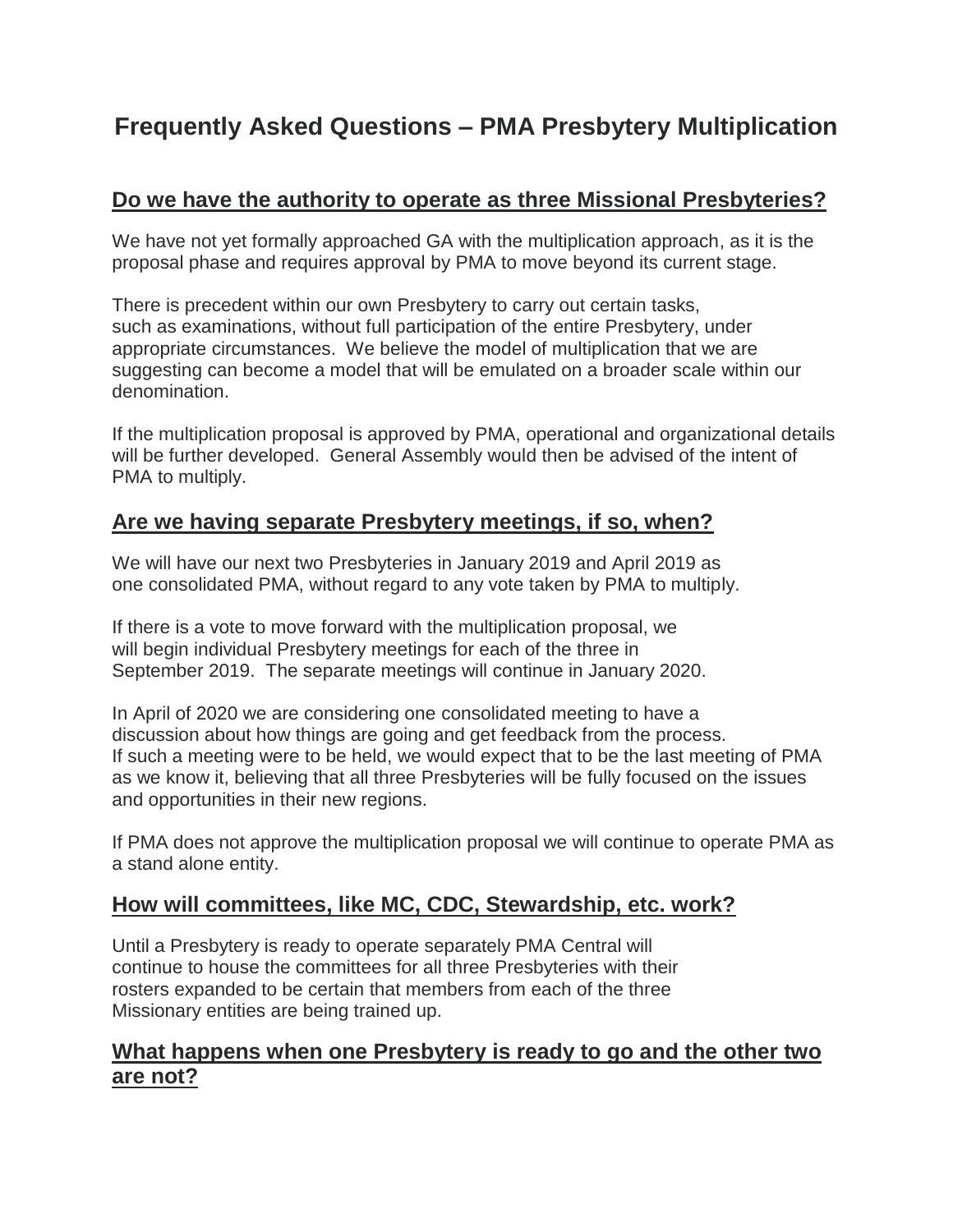Once a Presbytery is positioned to operate independently, it will do so. It will, however, continue to contribute on a financial and administrative basis to PMA Central until such time that all three entities are ready to operate independently.

# **How do we know each entity will be able to support themselves financially?**

A Presbytery will not be released to operate independently if it does not meet certain financial thresholds. The easiest way to accomplish financial independence is to improve our per member giving which is currently around 70% versus per member asking. In this way, each Presbytery has its own financial destiny in its own hands.

# **What if I have concerns about which Presbytery my church is placed in?**

The multiplication development process considered a variety of alternatives where geographic placement is concerned. Accomplishing our Mission of reaching the lost for Christ is the central focus of the multiplication.

There is a very careful balance of church finances, geographic proximity, and assessment of leadership capabilities that are reflected in the map presented for review and affirmation. We do not believe it would be wise to alter the distribution of churches as it is designed.

If a church or churches wish to make an appeal for a change in proposed Presbytery affiliation, council will receive them, but only a very compelling or extraordinary case would cause PMA to change a church's placement into a different Missional Presbytery.

# **How do we know that each Presbytery will raise up leaders to carry out its responsibilities?**

We are challenged in today's Presbytery to raise up enough leadership to carry out our Missional responsibilities as they currently stand. The premise of the argument is that multiplication will create an opportunity for stronger bonds within a more reasonably sized entity raising the likelihood that leaders will be raised up to more effectively pursue the cause of Christ.

There is no guarantee of success, but based upon the growing pains suffered as a very large PMA and our declining participation, we postulate that one of the primary issues getting in our way is the size and unwieldy nature of our current PMA. This does NOT indicate that the efforts of our leadership have been lacking. In fact if our leadership had been weaker we would not have been successful in receiving all the churches we have in the last 3-5 years.